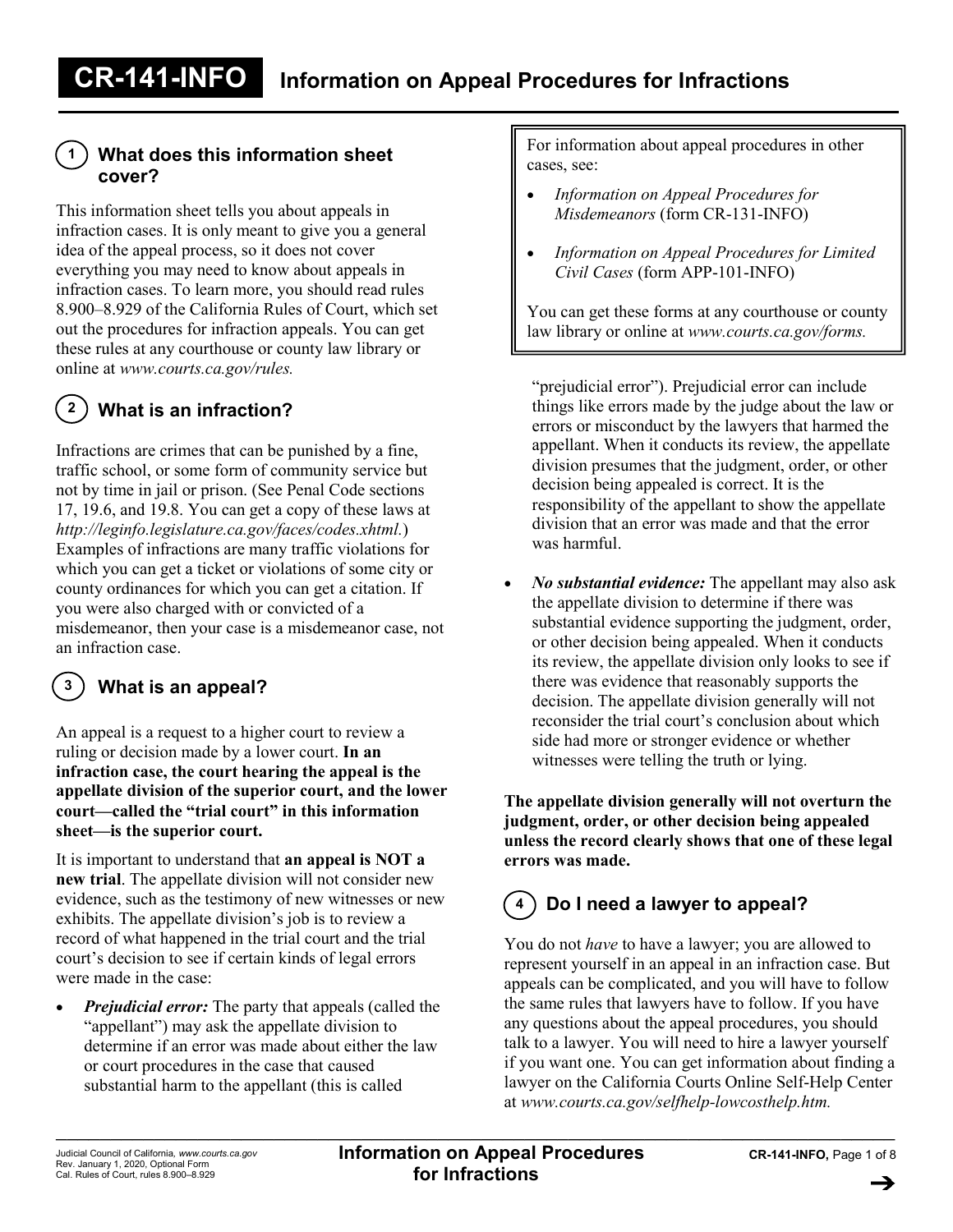If you are representing yourself, you must put your address, telephone number, fax number (if available), and e-mail address (if available) on the cover of every document you file with the court and let the court know if this contact information changes so that the court can contact you if needed.

### **Who can appeal? 5**

Only a party in the trial court case can appeal a decision in that case. You may not appeal on behalf of a friend, a spouse, a child, or another relative.

The party that is appealing is called the APPELLANT; in an infraction case, this is usually the party convicted of committing the infraction. The other party is called the RESPONDENT; in an infraction case, this is usually the government agency that filed the criminal charges (on court papers, this party is called the People of the State of California).

## **Can I appeal any decision that the trial court made? 6**

No. Generally, you may appeal only a final judgment of the trial court—the decision at the end that decides the whole case. The final judgment includes the punishment that the court imposed. Other rulings made by the trial court before final judgment cannot be separately appealed, but can be reviewed only later as part of an appeal of the final judgment. In an infraction case, the party that was convicted of committing an infraction usually appeals that conviction or the sentence (the fine or other punishment) ordered by the trial court. In an infraction case, a party can also appeal from an order made by the trial court after judgment that affects a substantial right of the appellant (Penal Code section  $1466(2)(B)$ . You can get a copy of this law at *http://leginfo.legislature.ca.gov/faces/codes.xhtml.*)

#### **How do I start my appeal?**  $\overline{7}$

First, you must file a notice of appeal. The notice of appeal tells the other party in the case and the trial court that you are appealing the trial court's decision. You may use *Notice of Appeal and Record on Appeal (Infraction)* (form CR-142) to prepare and file a notice of appeal in an infraction case. You can get

form CR-142 at any courthouse or county law library or online at *www.courts.ca.gov/forms.htm.*

## **8 Is there a deadline for filing my notice of appeal?**

Yes. In an infraction case, you must file your notice of appeal within **30 days** after the trial court makes ("renders") its judgment in your case or issues the order you are appealing. The date the trial court makes its judgment is normally the date the trial court orders you to pay a fine or orders other punishment in your case (sentences you). **This deadline for filing the notice of appeal cannot be extended. If your notice of appeal is late, the appellate division will not be able to consider your appeal.**

### **How do I file my notice of appeal? 9**

To file the notice of appeal in an infraction case, you must bring or mail the original notice of appeal to the clerk of the trial court in which you were convicted of the infraction. It is a good idea to bring or mail an extra copy to the clerk and ask the clerk to stamp it to show that the original has been filed.

There is no fee for filing the notice of appeal in an infraction case. You can ask the clerk of that court if there are any other requirements for filing your notice of appeal.

After you file your notice of appeal, the clerk will send a copy of your notice to the office of the prosecuting attorney (for example, the district attorney, county counsel, city attorney, or state Attorney General).

# **If I file a notice of appeal, do I still have 10to pay my fine or complete other parts of my punishment?**

**Filing the notice of appeal does NOT automatically postpone the deadline for paying your fine or completing any other part of your sentence.** To postpone your sentence, you must ask the trial court for a "stay" of the judgment. If you want a stay, you must first ask the trial court for a stay. You can also apply to the appellate division for a stay, but you must show in your application to the appellate division that you first asked the trial court for a stay and that the trial court

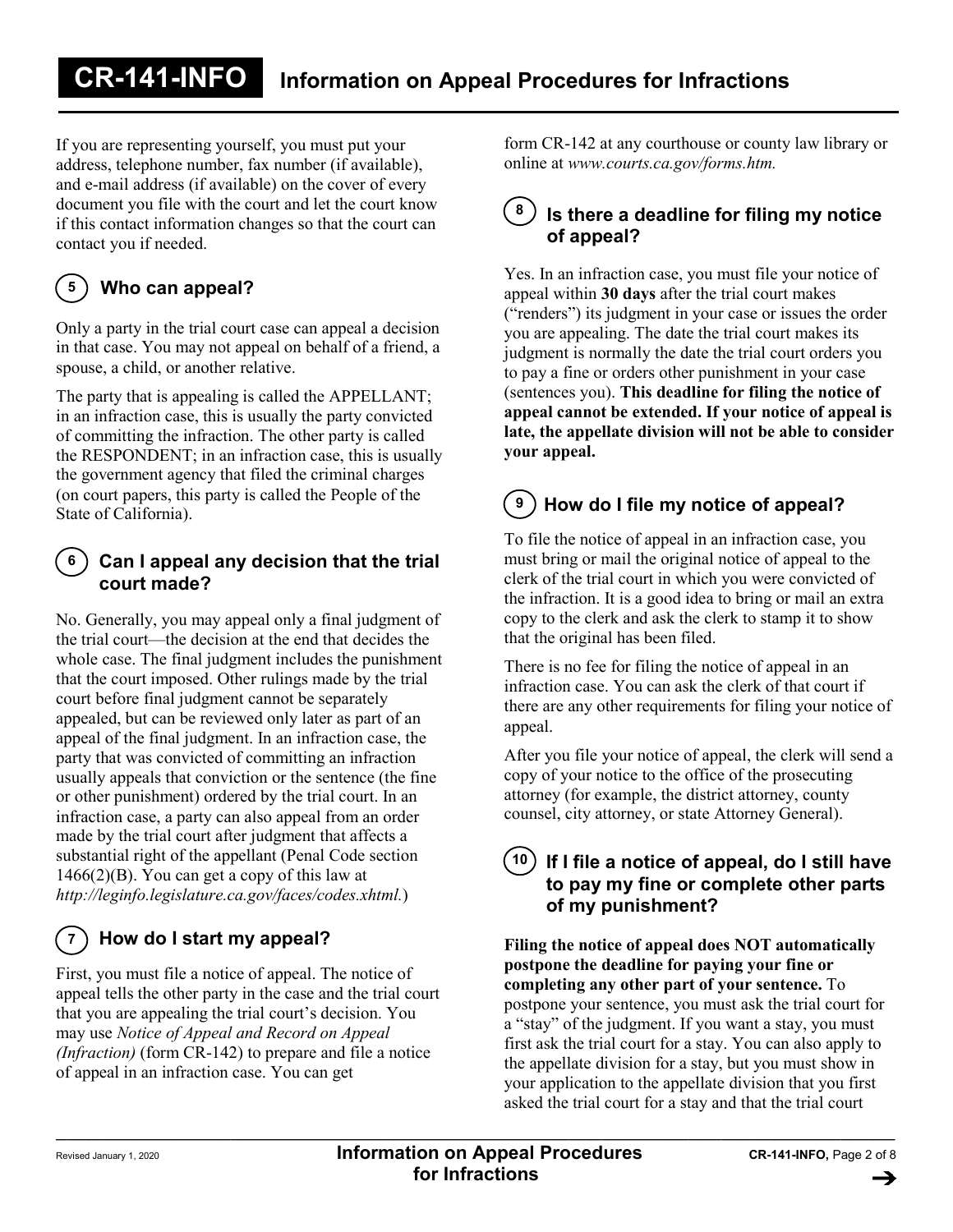unjustifiably denied your request. Your fine or other parts of your punishment will not be postponed unless the trial court or appellate division grants a stay. If you do not get a stay and you do not pay your fine or satisfy another part of your sentence by the date ordered by the court, a warrant may be issued for your arrest or a civil collections process may be started against you, which could result in a civil penalty being added to your fine.

## **Is there anything else I need to do 11 when I file my notice of appeal?**

Yes. When you file your notice of appeal, you must tell the trial court (1) whether you have agreed with the respondent ("stipulated") that you do not need parts of the normal record on appeal, and (2) whether you want a record of what was said in the trial court (this is called a record of the "oral proceedings") sent to the appellate division and, if so, what form of that record you want to use. *Notice of Appeal and Record on Appeal (Infraction)* (form CR-142) includes boxes you can check to tell the court whether and how you want to provide this record.

## **In what cases does the appellate 12 division need a record of the oral proceedings?**

You do not *have* to send the appellate division a record of what was said in the trial court. But if you want to raise any issue in your appeal that would require the appellate division to consider what was said in the trial court, the appellate division will need a record of these oral proceedings. For example, if you are claiming that there was not substantial evidence supporting the judgment, order, or other decision you are appealing, the appellate division will need a record of the oral proceedings. Since the appellate division judges were not there for the proceedings in the trial court, an official record of these proceedings must be prepared and sent to the appellate court for its review.

Depending on what form of the record you choose to use, you will be responsible for paying to have the official record of the oral proceedings prepared (unless you are indigent) or for preparing an initial draft of the record yourself. If you do not take care of these responsibilities, a record of the oral proceedings in the trial court will not be prepared and sent to the appellate division. If the appellate division does not receive the

record, it will not be able to consider what was said in the trial court in deciding whether a legal error was made and it may dismiss your appeal.

## **What are the different forms of the 13record?**

There are three ways a record of the oral proceedings in a trial court can be prepared and provided to the appellate division in an infraction case:

- a. You can use a *statement on appeal*.
- b. If the proceedings were officially electronically recorded, the trial court can have a transcript prepared from the recording or, if the court has a local rule permitting this and all the parties agree ("stipulate"), you can use the official electronic recording itself as the record, instead of a transcript.
- c. If a court reporter was there during the trial court proceedings, the reporter can prepare a record called a *"reporter's transcript."*

Read below for more information about these options.

## **a. Statement on appeal**

*Description:* A statement on appeal is a summary of the trial court proceedings approved by the trial court judge who conducted the trial court proceedings (the term "judge" includes commissioners and temporary judges).

*When available:* If the trial court proceedings were not recorded either by a court reporter or by official electronic recording equipment or if you do not want to use either of these forms of the record, you can choose ("elect") to use a statement on appeal as the record of the oral proceedings in the trial court (please note that it may take more of your time to prepare a statement on appeal than to use either a reporter's transcript or electronic recording, if they are available).

*Contents:* A statement on appeal must include:

- A statement of the points you (the appellant) are raising on appeal;
- A summary of the trial court's rulings and judgment; and

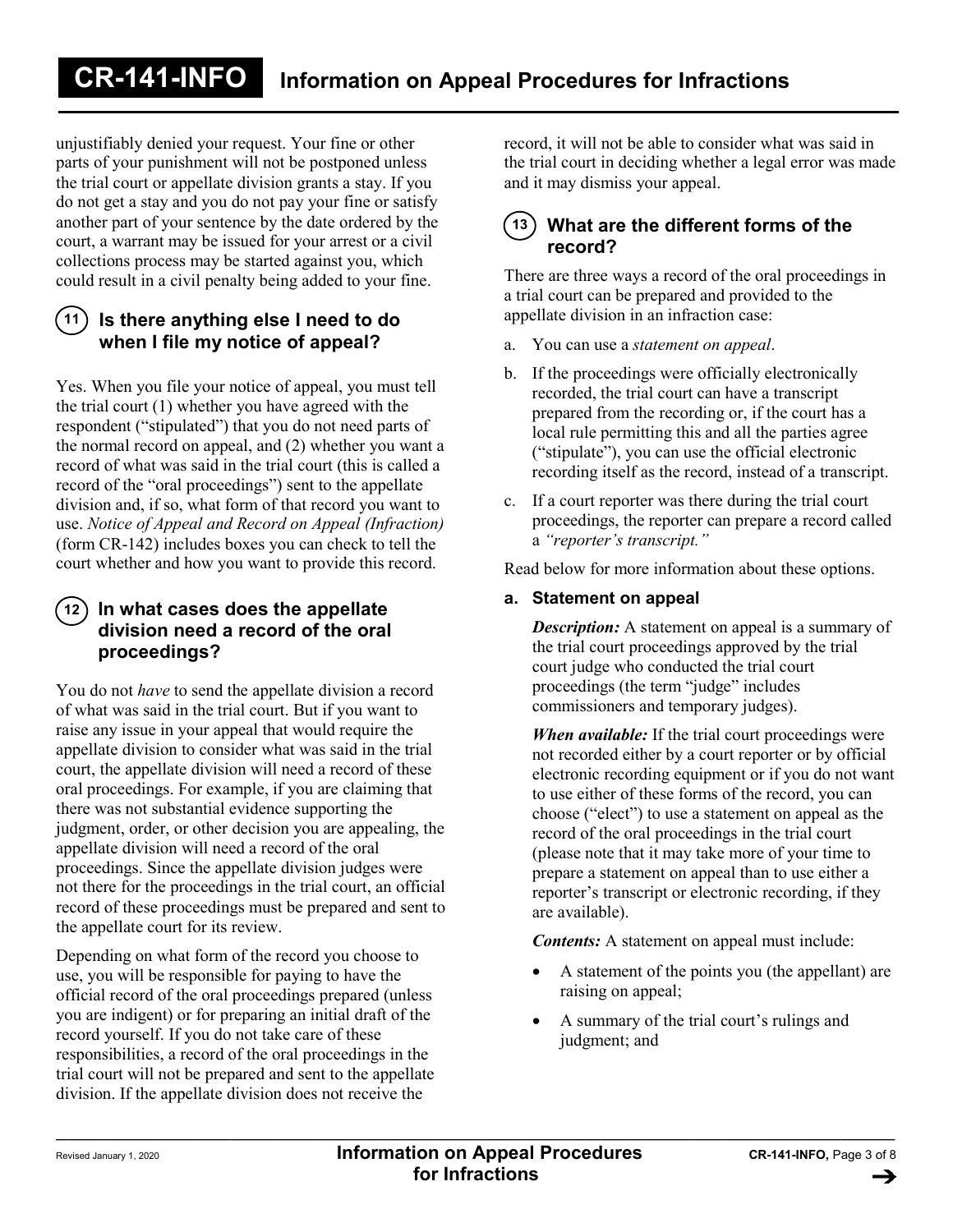• A summary of the testimony of each witness and other evidence that is relevant to the issues you are raising on appeal.

(See rule 8.916 of the California Rules of Court for more information about what must be included in a statement on appeal and the procedures for preparing a statement. You can get a copy of this rule at any courthouse or county law library or online at *www.courts.ca.gov/rules.*)

*Preparing a proposed statement:* If you choose to use a statement on appeal, you must prepare a proposed statement. If you are not represented by a lawyer, you must use Proposed *Statement on Appeal (Infraction)* (form CR-143) to prepare your proposed statement. You can get form CR-143 at any courthouse or county law library or online at *www.courts.ca.gov/forms.*

*Serving and filing a proposed statement:* You must serve and file your proposed statement within 20 days after you file your notice of appeal. "Serve and file" means that you must:

- Have somebody over 18 years old mail, deliver, or electronically send ("serve") the proposed statement to the prosecuting attorney and any other party in the way required by law. If the proposed statement is mailed or personally delivered, it must be by someone who is not a party to the case—so not you. If the prosecuting attorney did not appear in your case, you do not need to serve the prosecuting attorney.
- Make a record that the proposed statement has been served. This record is called a "proof of service." *Proof of Service (Appellate Division)*  (form APP-109) or *Proof of Electronic Service (Appellate Division)* (form APP-109E) can be used to make this record. The proof of service must show who served the proposed statement, who was served with the proposed statement, how the proposed statement was served (by mail, in person, or electronically), and the date the proposed statement was served.
- File the original proposed statement and the proof of service with the trial court. You should make a copy of the proposed statement you are planning to file for your own records before you file it with the court. It is a good idea to bring or mail an extra copy of the proposed statement to the clerk when you file your original and ask the

clerk to stamp this copy to show that the original has been filed.

You can get more information about how to serve court papers and proof of service from *What Is Proof of Service?* (form APP-109-INFO) and on the California Courts Online Self-Help Center at *www.courts.ca.gov/selfhelp-serving.htm.*

*Review and modifications:* The prosecuting attorney and any other party have 10 days from the date you serve your proposed statement to serve and file proposed changes (called "amendments") to this statement. The trial judge then reviews both your proposed statement and any proposed amendments filed by the prosecuting attorney and any other party. The judge will then make or order you to make any corrections or modifications to the proposed statement that are needed to make sure that the statement provides a complete and accurate summary of the relevant testimony and other evidence.

*Completion and certification:* If the judge makes or orders you to make any corrections or modifications to the proposed statement, the corrected or modified statement will be sent to you, the prosecuting attorney, and any other party for your review. If you disagree with anything in the judge's statement, you will have 10 days from the date the statement is sent to you to serve and file objections to the statement. The judge then reviews any objections, makes any additional corrections to the statement, and certifies the statement as a complete and accurate summary of the relevant testimony and other evidence.

*Sending the statement to the appellate division:*  Once the trial judge certifies the statement on appeal, the trial court clerk will send the statement to the appellate division along with the clerk's transcript.

## **b. Official electronic recording or transcript from official recording**

*When available:* In some infraction cases, the trial court proceedings are officially recorded on approved electronic recording equipment. If your case was officially recorded, you can ask to have a transcript prepared for the appellate division from the official electronic recording of the proceedings. You should check with the trial court to see if your case was officially electronically recorded before you choose this option. Some courts also have local

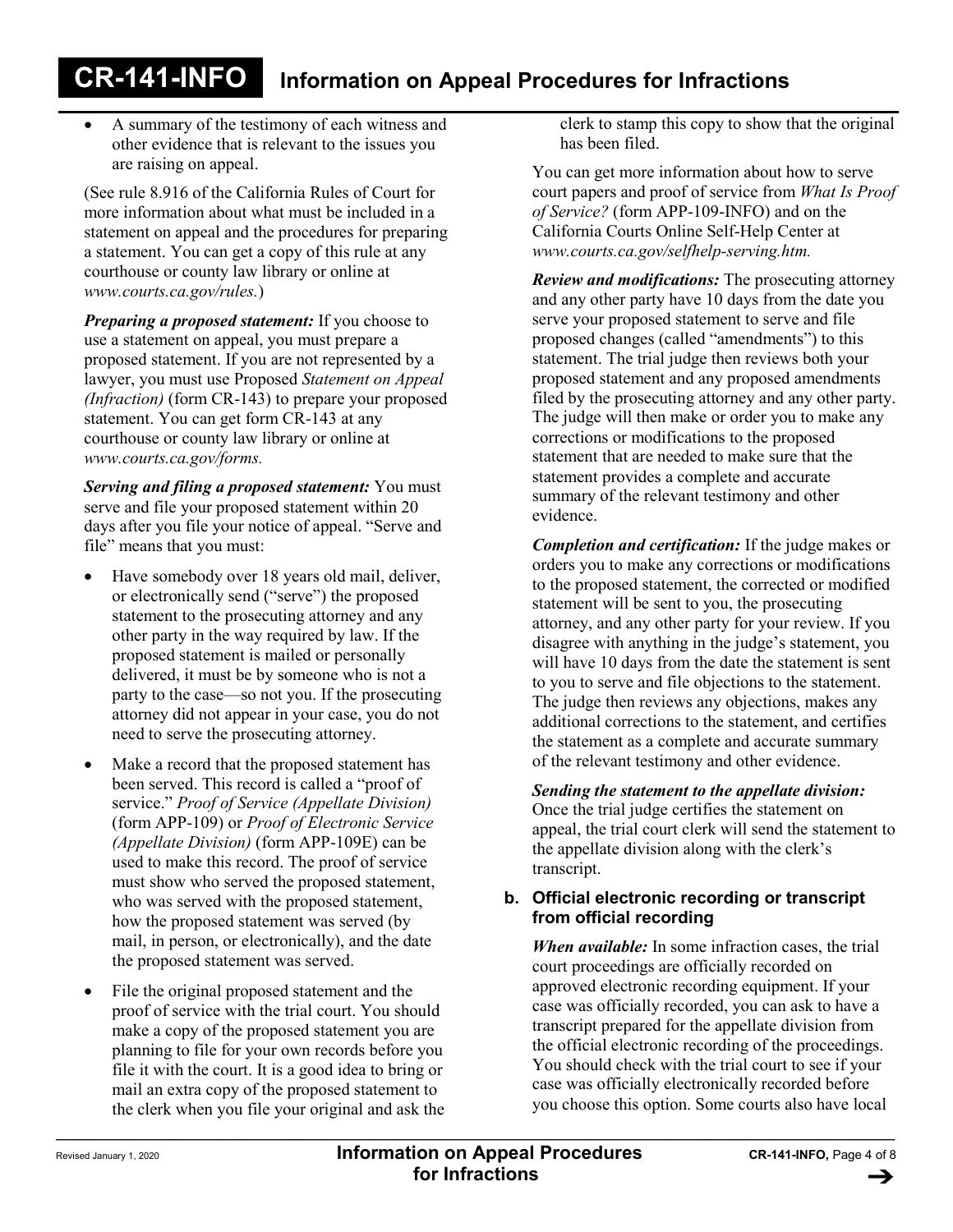rules that establish procedures for deciding whether a statement on appeal or a transcript of only some of the oral proceedings will be a good enough record to consider the issues you are raising on appeal. You should check whether the court has such a local rule.

If the court has a local rule for the appellate division permitting this and all the parties agree ("stipulate"), a copy of the official electronic recording itself can be used as the record of these oral proceedings instead of preparing a transcript. You should check with the trial court to see if your case was officially electronically recorded and check to make sure that there is a local rule permitting the use of the recording itself before choosing this option. If you choose this option, you must attach a copy of your agreement with the other parties (called a "stipulation") to your notice regarding the oral proceedings.

*Cost:* Ordinarily, the appellant must pay for preparing the transcript or making a copy of the official electronic recording. The court will send you an estimate of the cost for this transcript or the copy of the electronic recording. If you still want this transcript or recording, you must deposit this amount with the court. However, you can also choose to use a statement on appeal instead, or take one of the other actions listed in rule 8.917.

If, however, you are indigent (you cannot afford to pay the cost of the transcript or electronic recording), you may be able to get a free transcript or official electronic recording. You can complete and file *Defendant's Financial Statement on Eligibility for Appointment of Counsel and Reimbursement and Record on Appeal at Public Expense* (form CR-105) to show that you are indigent. You can get form CR-105 at any courthouse or county law library or online at *www.courts.ca.gov/forms.* The court will review this form to decide whether you are indigent.

If you are indigent, an official electronic recording of your case was made, and you show that you need a transcript, the court must provide you with a free transcript. Whether you need a transcript depends on the issues you are raising on appeal. If the issues you are raising on appeal include that there was not substantial evidence supporting the judgment, order, or other decision you are appealing or that there was

misconduct in your case that harmed you, that is generally enough to show that you need a transcript. If you ask for a transcript, the court may ask you what issues you are raising on appeal and may decide that a statement on appeal or a transcript of only some of the oral proceedings will be a good enough record to consider the issues you are raising.

If the court finds that you are not indigent, it will send you a notice and you will have a chance to use a statement on appeal instead or take one of the other actions listed in rule 8.917.

*Completion and delivery:* Once you deposit the estimated cost of the transcript or official electronic recording with the clerk or show the court you are indigent and need a transcript, the clerk will have the transcript or copy of the recording prepared. When the transcript is completed or the copy of the official electronic recording is prepared, the clerk will send the transcript or recording to the appellate division along with the clerk's transcript.

## **c. Reporter's transcript**

*When available:* In some infraction cases, a court reporter is there in the trial court and makes a record of the oral proceedings. If a court reporter made a record of your case, you can ask to have the court reporter prepare a transcript of those oral proceedings, called a "reporter's transcript." You should check with the trial court to see if a court reporter made a record of your case before you choose this option. Some courts also have local rules that establish procedures for deciding whether a statement on appeal or a transcript of only some of the oral proceedings will be a good enough record to consider the issues you are raising on appeal. You should check whether the court has such a local rule.

*Cost:* Ordinarily, the appellant must pay for preparing a reporter's transcript. The court reporter will provide the clerk of the trial court with an estimate of the cost of preparing the transcript, and the clerk will notify you of this estimate. If you want the reporter to prepare a transcript, you must deposit this estimated amount or one of the substitutes allowed under rule 8.919 with the clerk within 10 days after the clerk sends you the estimate. However, under rule 8.919 you can decide to use a different form of the record or take other action instead of proceeding with a reporter's transcript.

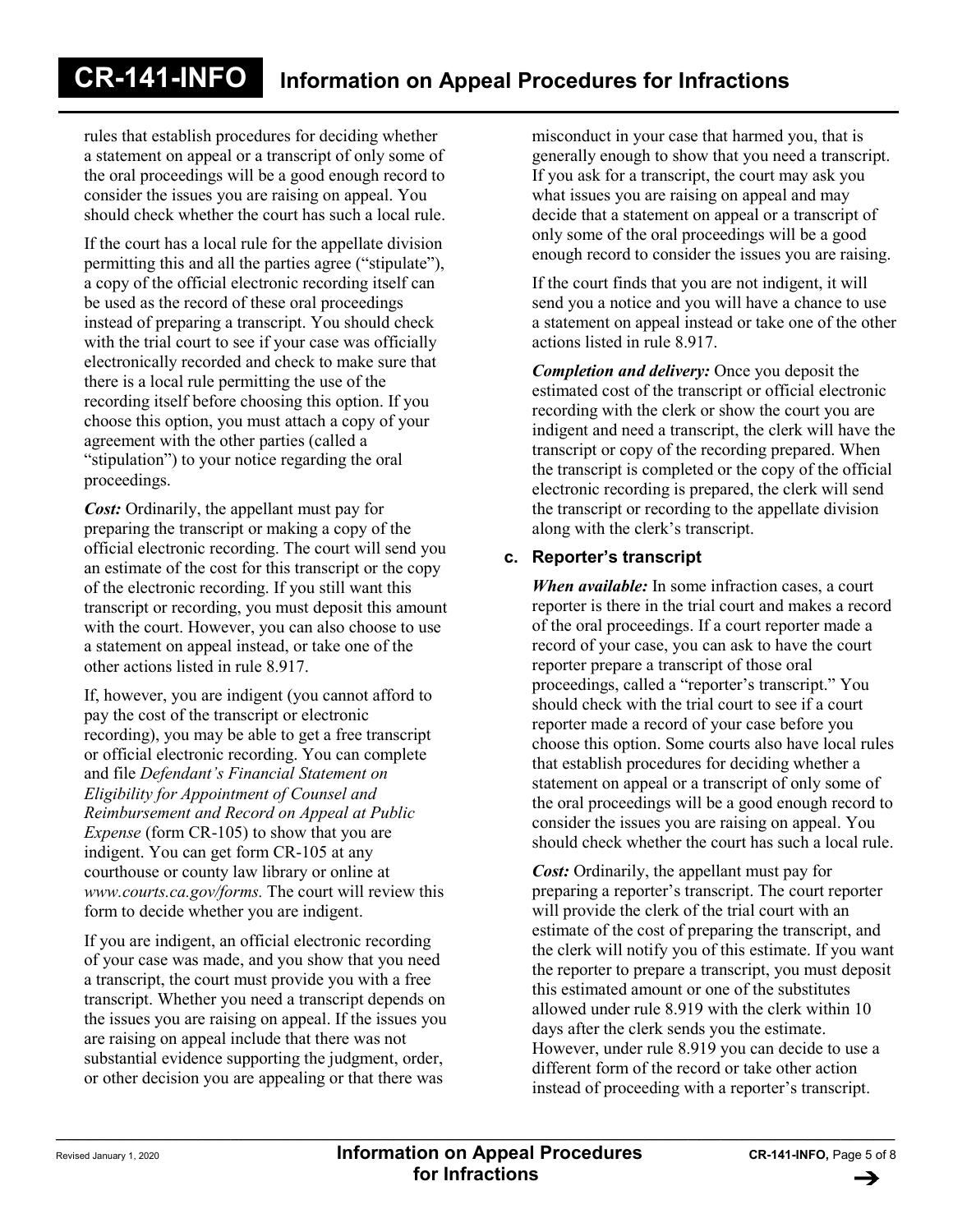If, however, you are indigent (you cannot afford to pay the cost of the reporter's transcript), you may be able to get a free transcript. You can complete and file *Defendant's Financial Statement on Eligibility for Appointment of Counsel and Reimbursement and Record on Appeal at Public Expense* (form CR-105) to show that you are indigent. You can get form CR-105 at any courthouse or county law library or online at *www.courts.ca.gov/forms.* The court will review this form to decide whether you are indigent.

If the court finds that you are indigent, a court reporter made a record of your case, and you show that you need a transcript, the court must provide you with a free transcript. Whether you need a transcript depends on the issues you are raising on appeal. If the issues you are raising on appeal include that there was not substantial evidence supporting the judgment, order, or other decision you are appealing or that there was misconduct in your case that harmed you, that is generally enough to show that you need a transcript. If you ask for a reporter's transcript, the court may ask you what issues you are raising on appeal and may decide that a statement on appeal or a transcript of only some of the oral proceedings will be a good enough record to consider the issues you are raising.

If the court finds that you are not indigent, it will send you a notice and you will have a chance to pick another form of the record or take other actions listed in rule 8.919.

*Completion and delivery:* Once you deposit the estimated cost of the transcript or one of the substitutes allowed under rule 8.919 or show the court you are indigent and need a transcript, the clerk will notify the reporter to prepare the transcript. When the reporter completes the transcript, the clerk will send both the reporter's transcript and clerk's transcript to the appellate division.

## **Is there any other part of the record that needs to be sent to the appellate division? 14**

Yes. There are two other parts of the official record that need to be sent to the appellate division:

- *Documents filed in the trial court:* The trial court clerk is responsible for preparing a record of the written documents filed in your case, called a "clerk's transcript," and sending this to the appellate division. (The documents the clerk must include in this transcript are listed in rule 8.912 of the California Rules of Court. You can get a copy of this rule at any courthouse or county law library or online at *www.courts.ca.gov/rules.*)
- *Exhibits submitted during trial:* Exhibits, such as photographs or maps, that were admitted in evidence, refused, or lodged (temporarily placed with the court) in the trial court are considered part of the record on appeal. If you want the appellate division to consider an exhibit, however, you must ask the trial court clerk to send the original exhibit to the appellate division within 10 days after the last respondent's brief is filed in the appellate division. (See rule 8.921 of the California Rules of Court for more information about this procedure. You can get a copy of this rule at any courthouse or county law library or online at *www.courts.ca.gov/rules.*)

Sometimes, the trial court returns an exhibit to a party at the end of the trial. If the trial court returned an exhibit to you or another party and you or the other party ask for the exhibit to be sent to the appellate division, the party who has the exhibit must deliver that exhibit to the appellate division as soon as possible.

## **What happens after the record is prepared? 15**

As soon as the record of the oral proceeding is ready, the clerk of the trial court will send it to the appellate division along with the clerk's transcript. When the appellate division receives this record, it will send you a notice telling you when you must file your brief in the appellate division.

# **16 What is a brief?**

A brief is a party's written description of the facts in the case, the law that applies, and the party's argument about the issues being appealed. If you are represented by a lawyer in your appeal, your lawyer will prepare your brief. If you are not represented by a lawyer in your appeal, you will have to prepare your brief yourself. You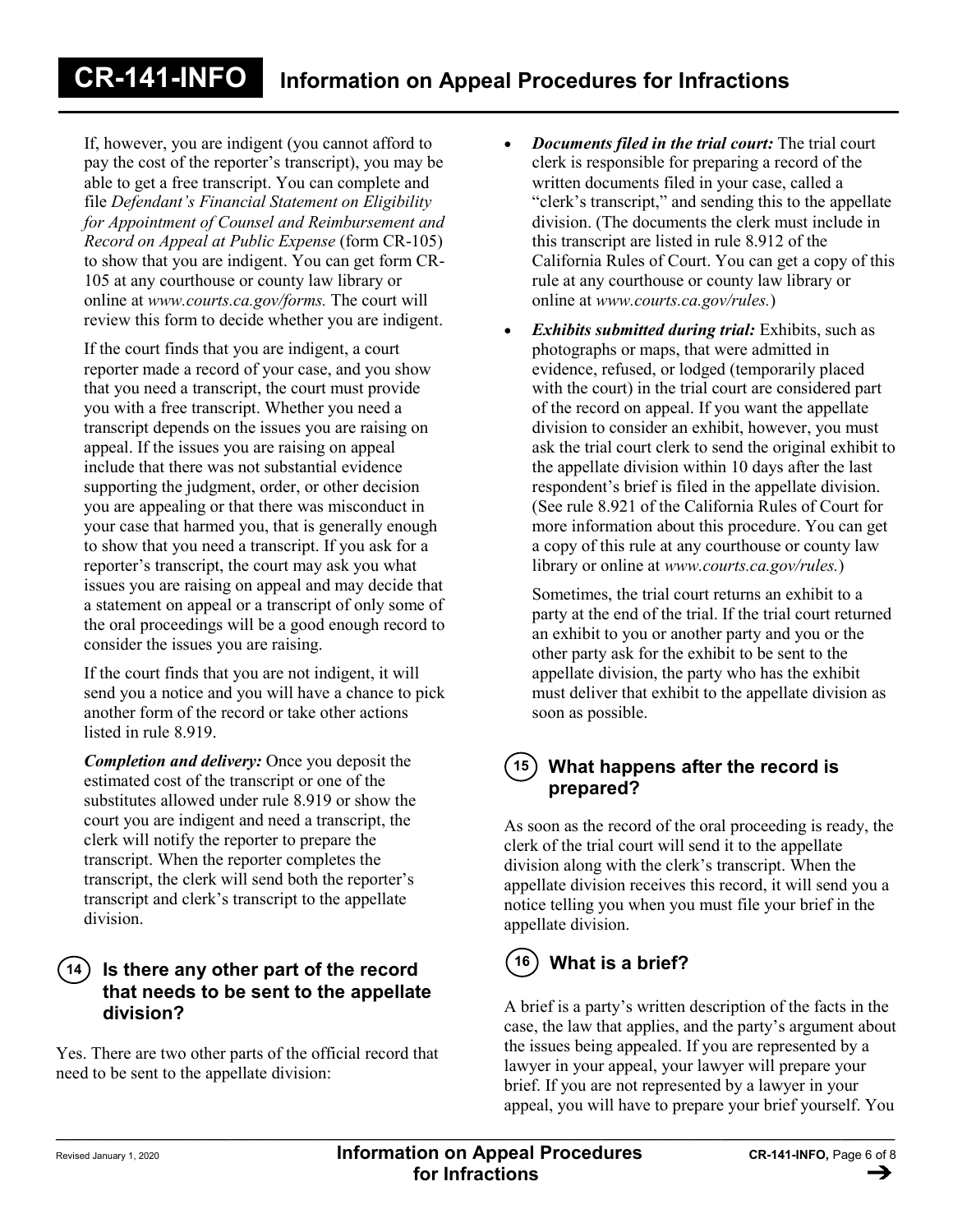should read rules 8.927–8.928 of the California Rules of Court, which set out the requirements for preparing, serving, and filing briefs in infraction appeals, including requirements for the format and length of these briefs. You can get these rules at any courthouse or county law library or online at *www.courts.ca.gov/rules.*

*Contents:* If you are the appellant (the party who is appealing), your brief, called the "appellant's opening brief," must clearly explain what you believe are the legal errors made in the trial court. Your brief must refer to the exact places in the clerk's transcript and the statement on appeal (or other record of the oral proceedings) that support your argument. Remember that an appeal is not a new trial. The appellate division will not consider new evidence, such as the testimony of new witnesses or new exhibits, so do not include any new evidence in your brief.

*Serving and filing:* You must serve and file your brief in the appellate division by the deadline the court set in the notice it sent you, which is usually 30 days after the record is filed in the appellate division. **If you do not file your brief by the deadline set by the appellate division, the court may dismiss your appeal.**

"Serve and file" means that you must:

- Have somebody over 18 years old mail, deliver, or electronically send ("serve") the brief to the respondent (the prosecuting agency) and any other party in the way required by law. If the brief is mailed or personally delivered, it must be by someone who is not a party to the case—so not you.
- Make a record that the brief has been served. This record is called a "proof of service." *Proof of Service (Appellate Division)* (form APP-109) or *Proof of Electronic Service (Appellate Division)* (form APP-109E) can be used to make this record. The proof of service must show who served the brief, who was served with the brief, how the brief was served (by mail, in person, or electronically), and the date the brief was served.
- File the original brief and the proof of service with the appellate division. You should make a copy of the brief you are planning to file for your own records before you file it with the court. It is a good idea to bring or mail an extra copy of the brief to the clerk when you file your original and ask the clerk to stamp this copy to show that the original has been filed.

You can get more information about how to serve court papers and proof of service from *What Is Proof of Service?* (form APP-109-INFO) and at *www.courts.ca.gov/selfhelp-serving.htm.*

# **<sup>17</sup> What happens after I file my brief?**

Within 30 days after you serve and file your brief, the respondent (the prosecuting agency) may, but is not required to, respond by serving and filing a respondent's brief. If the respondent does not file a brief, the appellant does not automatically win the appeal. The court will decide the appeal on the record, the appellant's brief, and any oral argument by the appellant.

If the respondent serves and files a brief, within 20 days after the respondent's brief was served, you may, but are not required to, serve and file another brief replying to the respondent's brief. This is called a "reply brief."

## **What happens after all the briefs have been filed? 18**

Once all the briefs have been served and filed or the time to serve and file them has passed, the court will notify you of the date for oral argument in your case.

# **19 What is oral argument?**

"Oral argument" is the parties' chance to explain their arguments to the appellate division judges in person.

You do not have to participate in oral argument, if you do not want to; you can notify the appellate division that you want to "waive" oral argument. If all parties waive oral argument, the judges will decide your appeal based on the briefs and the record that were submitted. But if one party waives oral argument and another party or parties does not, the appellate division will hold oral argument with the party or parties who did not waive it.

If you do choose to participate in oral argument, you will have up to five minutes for your argument, unless the court orders otherwise. Remember that the judges will already have read the briefs, so you do not need to read your brief to the judges. It is more helpful to tell the judges what you think is most important in your appeal